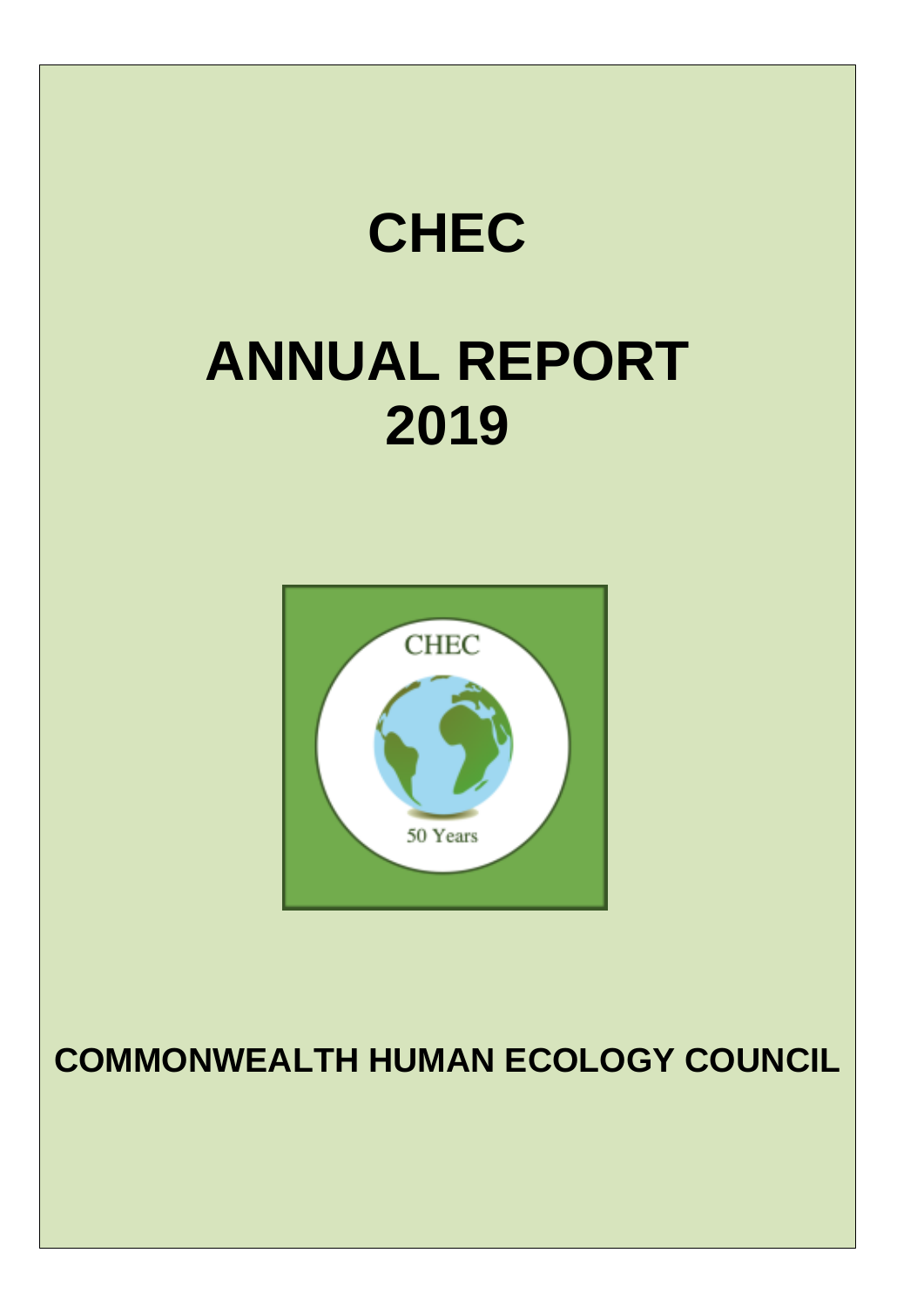**The Commonwealth Human Ecology Council (CHEC) is a civil society organisation and UK registered charity that promotes, disseminates and applies the principles of Human Ecology in the Commonwealth and beyond.**

# **50 YEARS CELEBRATION**

**On 21st November 1969, CHEC Memorandum and Articles of Association were registered.** 

**CHEC held the 2nd Zena Daysh Lecture at the Royal Overseas League (ROSL) on 19th November 2019 on:**

> **"Our Changing Climate: Do we need a shift in the way we learn?"**

**This was given by Asha Kanwar, President & Chief Executive Officer of the Commonwealth of Learning, based in Vancouver, Canada, followed by a reception to mark CHEC's anniversary. This was a time for celebration, which also marked the 70th Anniversary of the signing of The London Declaration, which was the beginning of the development of the modern Commonwealth as we know it today.**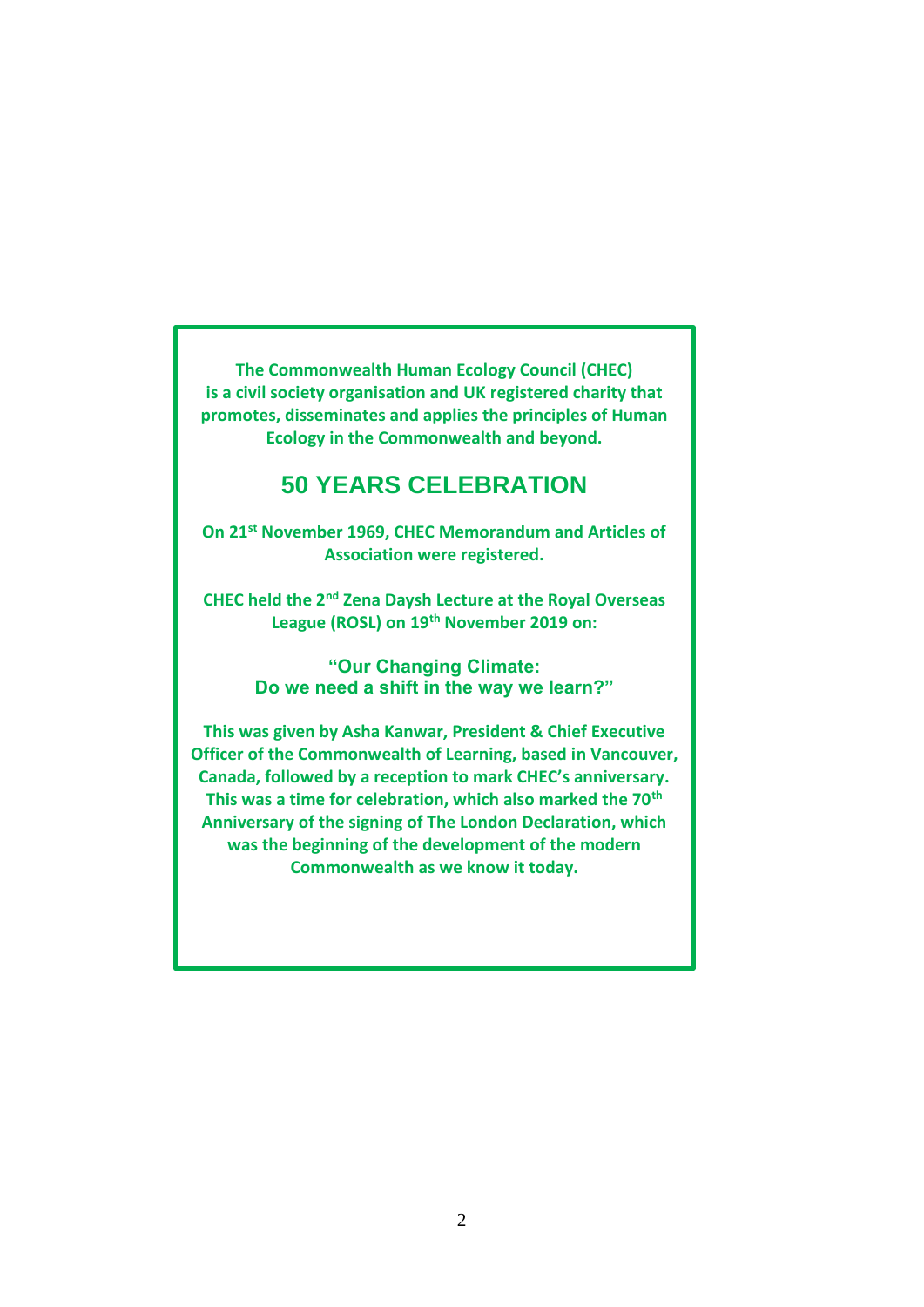# **ANNUAL REPORT 2019**

#### **ANNUAL REPORT 2019**

#### **Commonwealth Human Ecology Council (CHEC)**

4, Hurlingham Studios Ranelagh Gardens London SW6 3PA United Kingdom

Tel: +44 (0)20 3689 0979

e-mail: contact@checinternational.org

Website: www.checinternational.org

Registered Charity No. 272018

\*\* NGO in Special Consultative Status with the UN Economic and Social Council (ECOSOC) \*\* Accredited to the Commonwealth Secretariat \*\*Member of Commonwealth Consortium for Education (CCfE) \*\*Member of BOND

Editors: Eva Ekehorn Mark Robinson

Layout: Eva Ekehorn

Cover photo: CHEC's 50 Anniversary logo

#### **CONTENTS**

#### Page

| 1. Message from Chairman  | 4  |
|---------------------------|----|
| 2. Zena Daysh Lecture     | 4  |
| 3. Projects               | 6  |
| 4. Publications / Website | 8  |
| 5. Meetings               | 9  |
| 6. CHEC's Network         | 10 |
| 7. CHEC Governance        | 11 |
|                           |    |

**8.** Financial Statement 2019 **12**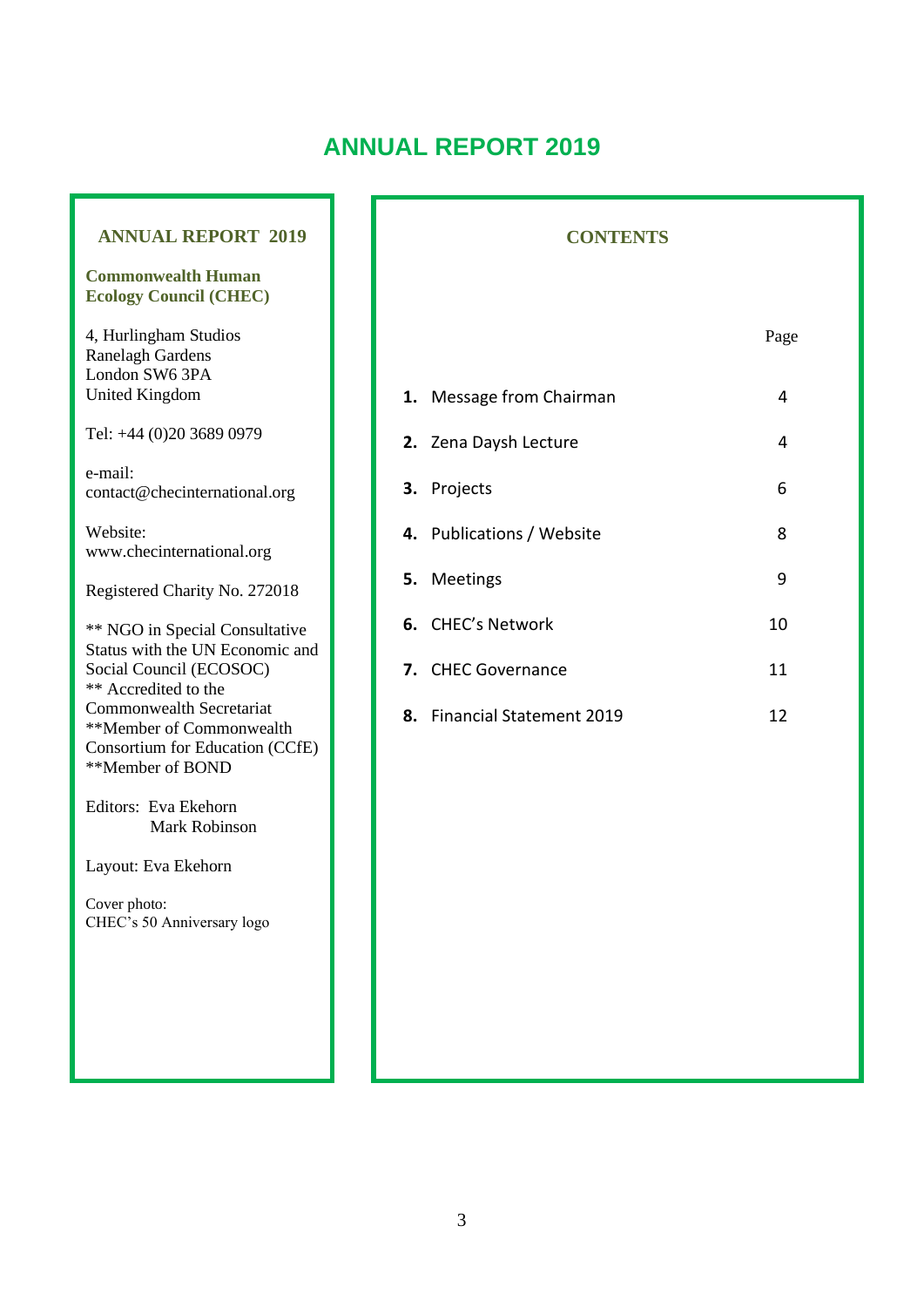

*Mark Robinson*

#### **1. Message from the Chairman, Mark Robinson**

2019 was a busy year for CHEC. Our focus was narrowed with climate change being at the fore. The London CHOGM in June 2018 adopted the Blue Charter and this established a strong focus for CHEC's on-going work. In May 2019, CHEC joined with the Institute of Marine Engineering, Science and Technology (IMarEST) and the relevant unit at the Commonwealth Secretariat to help shape our thinking. As a result, it was decided to produce a journal "Human Ecology 30: Mangroves" in time for the 2020 CHOGM in Kigali, Rwanda, which has now been completed. It will be available for the postponed CHOGM in 2021, if COVID-19 allows. CHEC also applied

for a special grant from the Commonwealth Secretariat to celebrate the 70<sup>th</sup> Anniversary of the London Declaration. Only recently did we hear that our bid had been successful so the preparatory work undertaken has served CHEC well.

The bees and pollinators project in Uganda has continued. This involves young women, is running well and details are highlighted in the body of this report.

From 21-23 May CHEC attended the CEC Conference in Grenada on "Students: Our Common Wealth. A focus for student success". In time for this meeting, CHEC published Human Ecology Journal 29 "Rediscovering Nature – Education for Social Understanding of sustainability". On 19 November 2019, at the Royal Over-Seas League, CHEC held the 2<sup>nd</sup> Zena Daysh Lecture "Our Changing Climate: Do we need a shift in the way we learn?" This was delivered by Professor Asha Kanwar, President and CEO of the Commonwealth of Learning (CoL) in Vancouver. Afterwards CHEC held a reception to celebrate its fiftieth anniversary and both events were well attended.

This has been a busy 12 months for CHEC and I would like to thank everyone in the CHEC family for the work and time they have put in to ensure another successful year.

### .**2. Zena Daysh Lecture**



*Professor Asha Kanwar*

The 2019 Zena Daysh Lecture, the second to be held, invited Asha Kanwar to talk about: **Our Changing Climate: Do we need a shift in the way we learn? Asha Kanwar** is the President and CEO of the Commonwealth of Learning (CoL). Throughout a career spanning 35 years, she has made outstanding contributions in the areas of teaching, research and development, winning several prestigious awards, including the International Council for Open and Distance Education (ICDE) Prize of Excellence, and the Meritorious Service Award for outstanding contributions in open and distance education from the Asian Association of Open Universities. She has received eight honorary doctorates from Universities in Asia, Africa, Europe and North America. A full transcript can be read at:<http://oasis.col.org/handle/11599/3467> together with the full power point presentation.

Here are some highlights from the Lecture:

In her presentation, Prof Kanwar first looked at the impact of climate change on education in the Commonwealth. She then explored whether achieving SDG 4 will help to mitigate the climate crisis and shared examples of some examples of 'green' models and approaches being adopted. Asha Kanwar then highlighted some of the contributions that CoL is making to environmental conservation. Finally, she suggested that we do need a paradigm shift in the way we approach education if we are to address the climate crisis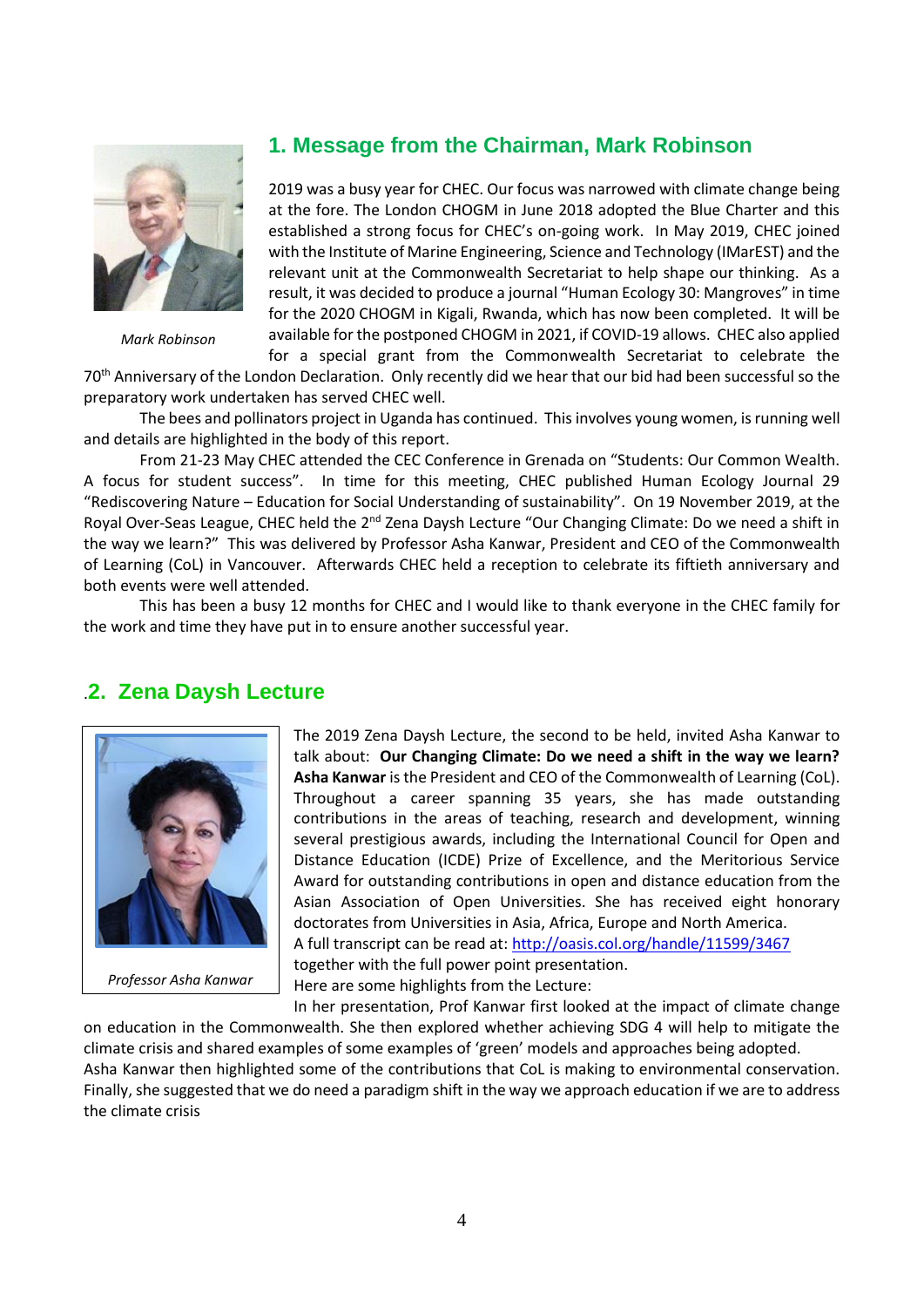

How does the climate crisis effect the education sector? According to UNICEF, more than 3000 classrooms and over 330,000 students were affected when Cyclone Idai, hit eastern Mozambique in March this year. In September Hurricane Dorian destroyed 90% of the infrastructure in The Bahamas. The week after Hurricane Dorian hit was to be the first week of school and many families had paid school fees and purchased uniforms, which were lost and many schools were deemed to be unsafe for students.

While a great deal of progress has been made in

the school sector, we still see 262 million youth and children out of school. How many new schools would be required to accommodate these learners, under the existing paradigm? What would be the carbon footprint of these schools? While global data is not available, we can get a sense of the magnitude of the potential impact by looking at the requirements here in the UK: More than 2,000 new schools must be built within the next four years alone to accommodate the rising number of primary and secondary pupils in England alone. And the environmental footprint of UK schools currently stands at 9.4m tonnes of greenhouse gases every year.

Asha Kanwar stressed the needs for education to reach out across all countries and all children. Today's education system has a drawback in the increase of travel for students moving up in grades. The CO2 emission goes up drastically, as students have to travel longer and more frequently.

How can we mitigate the negative effects and leverage the power of education to make a difference in terms of environmental sustainability?

One possible solution is suggested in this quote "On any given day, more than a billion children are enrolled in primary or secondary schools. Imagine if these children could understand the main causes and consequences of climate change and what they, their families and communities can do to be better prepared for climate change and embrace a low carbon lifestyle. Today's children are tomorrow's business leaders, decision makers and consumers. Therefore, education plays a key role in responding to climate change."

While there are several interesting models and approaches to integrating environmental concerns into education, sustainability can easily become a curricular 'add on'. What kind of shifts do we need to see a change in values, and the behavioural changes needed to address the climate crisis?

Prof Kanwar suggested three shifts that can promote the interconnectedness of the people and the planet: one, the adoption of a transformative approach to learning or learning to make a difference; two, tapping into the vast potential of tacit and indigenous knowledge; three, situating learning closer to our communities

Online learning could help alleviate this, but technology must be placed in an appropriate social, cultural and political context. The skills required are many, and a better resilience is needed for a changing world.

CHEC is very grateful for the support from the Sponsors of the Lecture: Ramphal Institute, Commonwealth Journalists Association, Council for Education in the Commonwealth, Royal Over-Seas League, Commonwealth Consortium for Education, and Foundation for Water Research.

#### Green Skills

- •Renewable energy
- •Air pollution control
- •Sewage and waste management
- •Environmental control system
- •Financial skills to quantify
- environmental impact
- •Policy and leadership skills for green economy

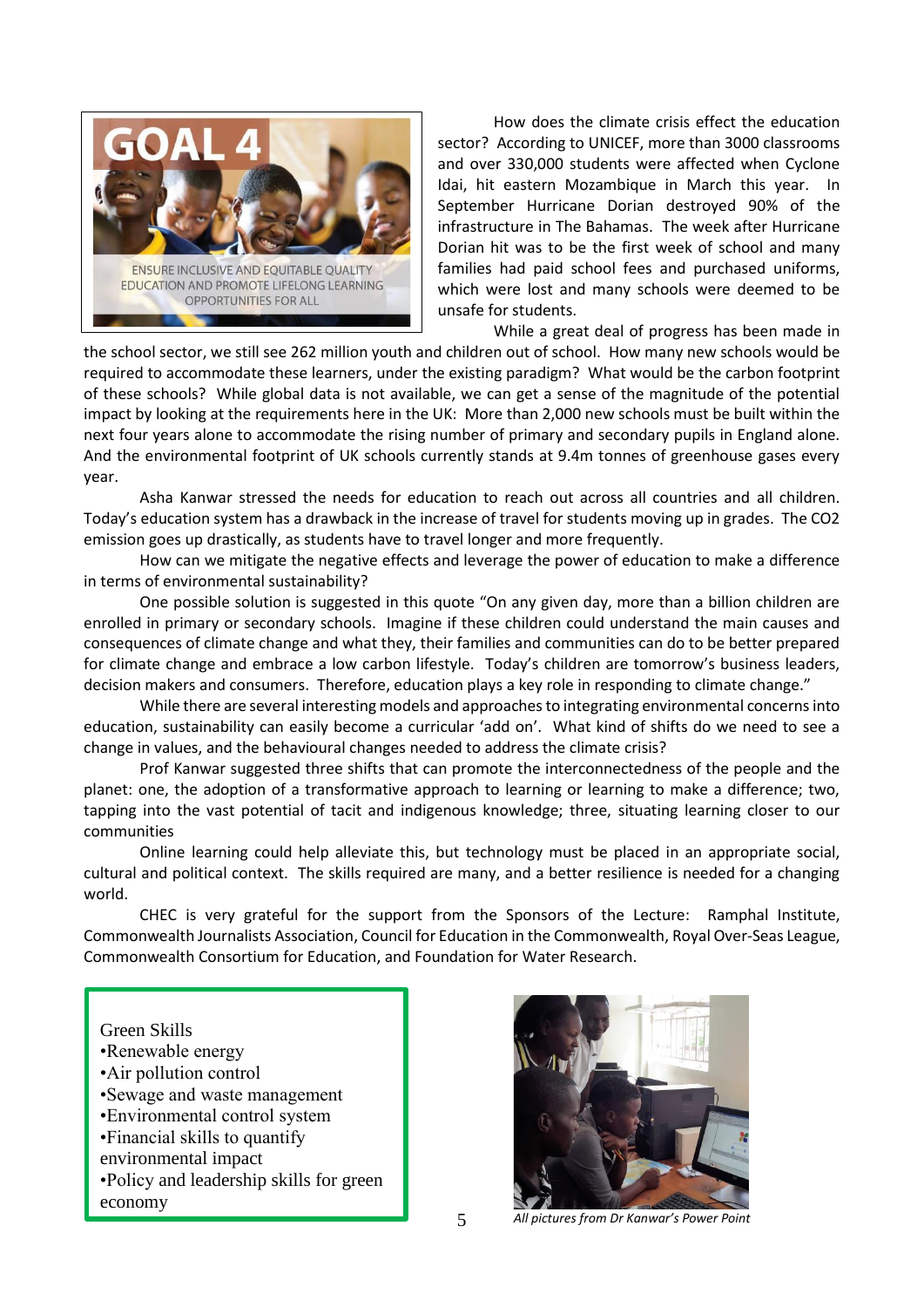## **3. Projects**



#### *Bee and Pollinator Project*

CHEC Bee and Pollinator Steering Group launched a *Call for Projects* across Uganda in the Spring of 2019. The project call set out criteria for a youth-led project for young women applicants with agriculture degrees and beekeeping working with a charity or community-based organisation. The key goal of the *Call for Projects* was to train marginalised young people, including single mothers, with the skills of beekeeping to become young entrepreneurs while addressing food security, biodiversity, the SDGs and establishing a village saving and loans association. Each applicant was required to set out their project objectives including a budget for a grant of £3,000. The grant to be provided by CHEC and the Human Ecology Foundation.

CHEC's Bee and Pollinator Steering group are grateful for the help of their Uganda advisor, Bosco Okello, CEO of Apitrade Africa, who kindly circulated the **Call for Projects** across the network of the Uganda Apiculture industry. A project review team was established to evaluate all the applications and determine a short list and interview the finalist by Skype. The Review Team were delighted by the dozens of applications received from across Uganda, all young women presenting their detailed proposals and enthusiasm to lead a project.

During the summer and autumn months of 2019 the Project Review team determined a shortlist. The five finalists were then interviewed through Skype calls. A winner was finally announced in November 2019: Angela Namukwaya working with the YOFENET, the Young Farmers and Entrepreneur Network in Eastern Uganda.

Angela Namukwaya was chosen for her extensive experience in beekeeping training, knowledge of VSLAs, and a dynamic proposal focused on four parishes in the Baitambogwe Sub-County, Mayuge district of eastern Uganda. Her goal was to train sixteen marginalised single mothers who had dropped out of school. The director of her charity, YOFENET, is Mathias Walwana, a beekeeper and farmer dedicated to working with young farmers to become young entrepreneurs.

The CHEC/YOFENET pilot project began in November with the YOFENET team sending out letters to local community leaders, then working with the community leaders on a baseline survey to identify sixteen beneficiaries from four parishes. The next task was to purchase the equipment which included 48 Kenya Top Bar Hives, eight Bee suits, smokers, hives tools and buckets. Each of the 16 beneficiaries to receive three hives.

The YOFENET team then held a project launch event funded by the CHEC/HEF grant, a highlight of the project. YOFENET invited many community leaders and the families of the beneficiaries. The speakers including the project leader Angela, project advisor Bosco Okello, YOFENET chair, Mathias and other apiculture experts including the District Entomology officer, the District Production Officer, Sub-county Agricultural officer, media and press. The event was a tremendous introduction to the CHEC/HEF grant, introduced the beneficiaries, promoted honey products and provided lunch for all those attending. The event culminated with the signing of the MoUs with beneficiaries officially registering for the training.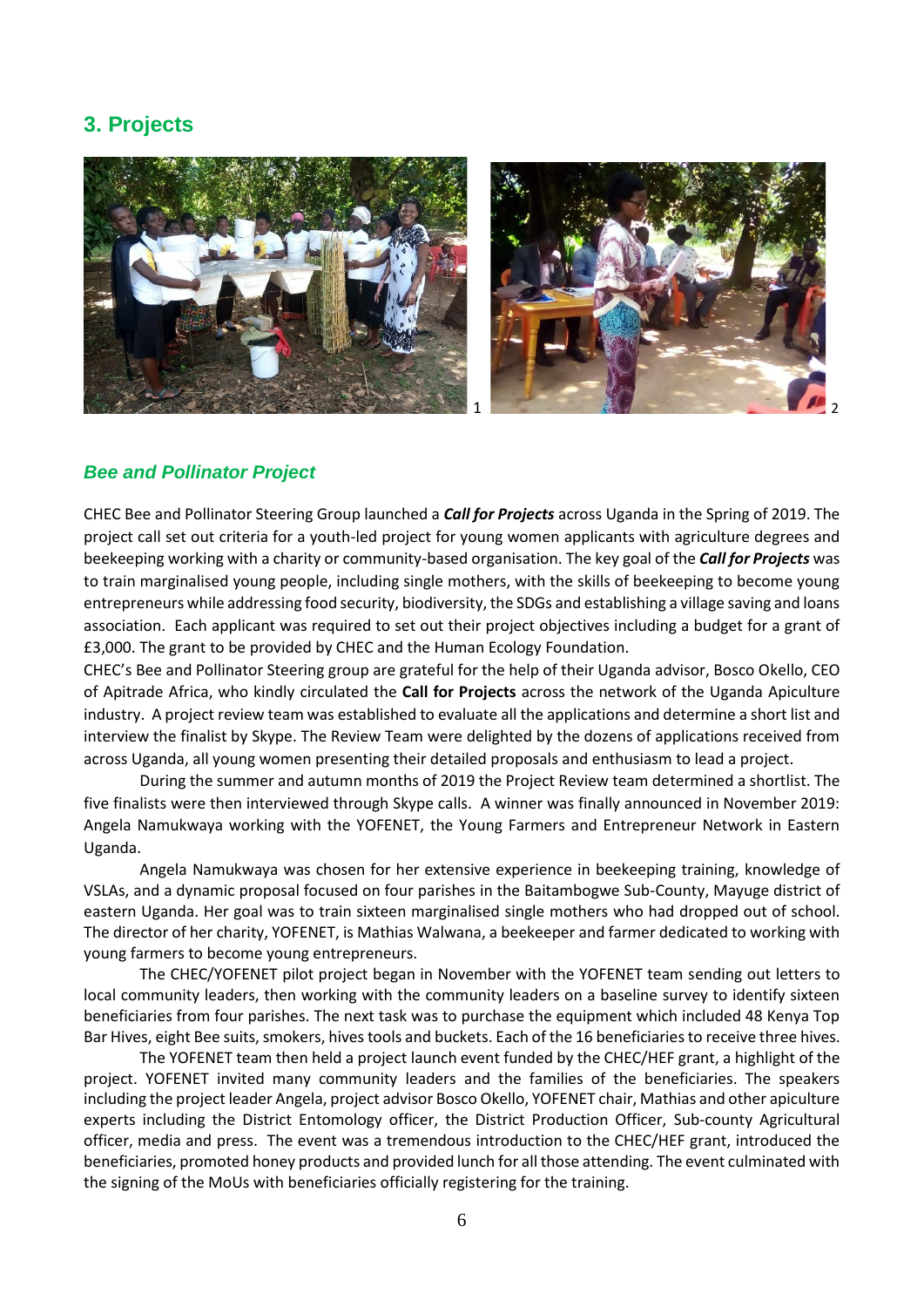Dave Bonner from Bees Abroad visited the CHEC/YOFENET pilot project in February and helped to check the equipment and make sure it was up to standard. Then YOFENET held a ceremony to hand over the equipment to the beneficiaries with Bosco Okello in attendance. The training began and continued through February and March providing an extensive overview of beekeeping theory and practical skills including handmade basket beehives, and smokers. The 48 hives were then sited as sixteen apiaries across four parishes. The training included learning to bait the hives, hive management, inspirational talks and introduction of a village saving and loan group so the young mothers can learn to save from their honey sales. The CHEC and HEF Grant included providing lunches for the single mothers during the training sessions.

The project manager Angela Namukwaya has kept CHEC informed with monthly progress reports of all the activities while Mathias Walwana provides detailed monthly financial reports. The beneficiaries are now looking forward to their first honey harvest in the next months with the YOFENET team. Due to the Covid-19 Lockdown the fields trips and further entrepreneur and honey product training have had to be postponed for the time being although a second harvest is planned for December.

CHEC would like to thank the director of the pilot project, Jane Samuels, for her extensive work and leadership with help of Ian Douglas, Caryll Stephens, John McDonnell and the Uganda Advisor, Bosco Okello CEO of Apitrade Africa for his continued support and advice throughout.

*Photos:*

- *1. The first photo taken 2 Feb 2020 – Group shot of many of the beneficiaries holding the beekeeping equipment*
- *2. Angela speaking at the Pilot project launch with local dignitaries*
- *3. Hive – Beneficiary with hives*
- *4. Pilot project Launch – the audience of*



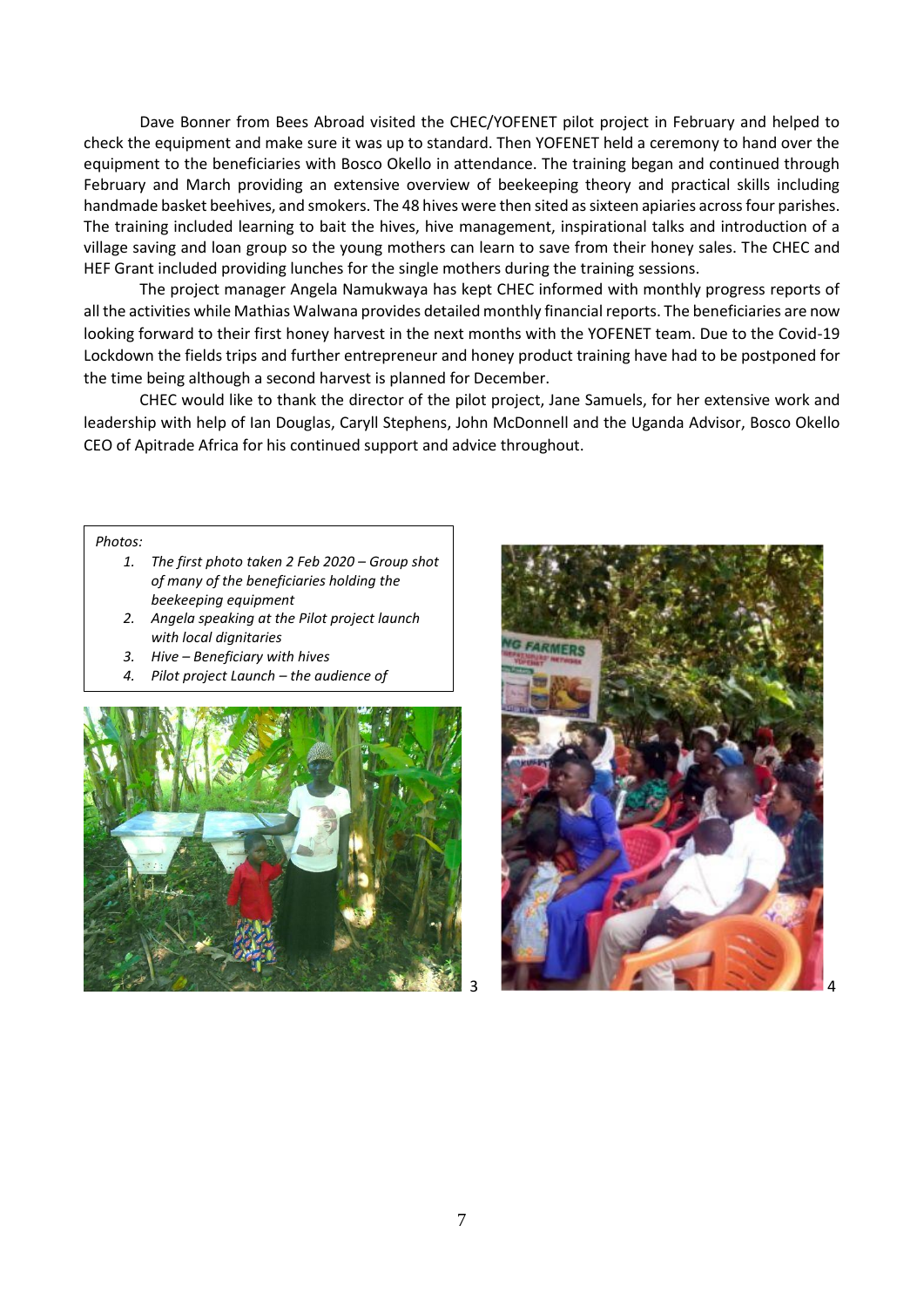#### *Mangroves*

In August 2019, the Commonwealth Secretariat invited Commonwealth organisations to submit proposals for celebrating its 70<sup>th</sup> Anniversary. CHEC, with the leadership of Ian Douglas, submitted a proposal on Mangroves: to inform the importance of mangroves in coastal environment; to help restore and create healthier mangroves and to celebrate the protection mangroves give. In June 2020 CHEC was pleased to hear that £5,000 has been granted for this purpose, and this will be spent on projects in Fiji, Gambia, India, Malaysia, Maldives and Samoa.

[\(https://www.checinternational.org/chec-celebrates-world-mangrove-day-2020-on-three-oceans/](https://www.checinternational.org/chec-celebrates-world-mangrove-day-2020-on-three-oceans/)*)*



*Mangroves and local fishing boats at Sungai Buloh, Selangor, Malaysia. Photo Ian Douglas*

# **4. Publications / Website**

#### *Journal 29***: 'Rediscovering Nature -Education for a Social Understanding of Sustainability'**

The journal was published just in time for the Grenada CEC Conference. Contributions came from all over the Commonwealth. Many young students contributed with their view on good teaching for a sustainable development. <https://www.checinternational.org/wp-content/uploads/2019/05/Journal-29-Rediscovering-nature.pdf>

#### *Website*

CHEC has been fortunate to have Communications Officer, John McDonnell, and volunteer, Ebba Raij, who have worked together to vastly improve the CHEC website. In the last year the website has undergone some minor changes that have continued to bring it up to a more modern standard. This has included a slight rebrand of the home page to be more fluid and concise with further pages being accessible from the home page. This enables the website to showcase the latest and most important news, essays and projects while archived and older material can still exist for those looking for it. The website also now includes a menu at the bottom of each web page which makes navigation easier for all visitors. One of the biggest changes to the website is the ability it now has to accept online donations - a feature that was previously missing from CHEC's online presence. Website visitors can now donate to CHEC through visiting the website with any donated funds contributing to the work CHEC does. Other changes, such as a rebranding of the Who We Are page, are still ongoing so look out for these in the future.

On the content front, the CHEC website has published a number of highly interesting and important articles, news items, essays and project updates. These are now being published more regularly which is excellent for those who visit the site. The latest content is also captured in a quarterly CHEC Newsletter which has also been rebranded. As we move forward, CHEC will always be interested in good quality content that be shared and published on the website and thus, encourages contributions and ideas from all.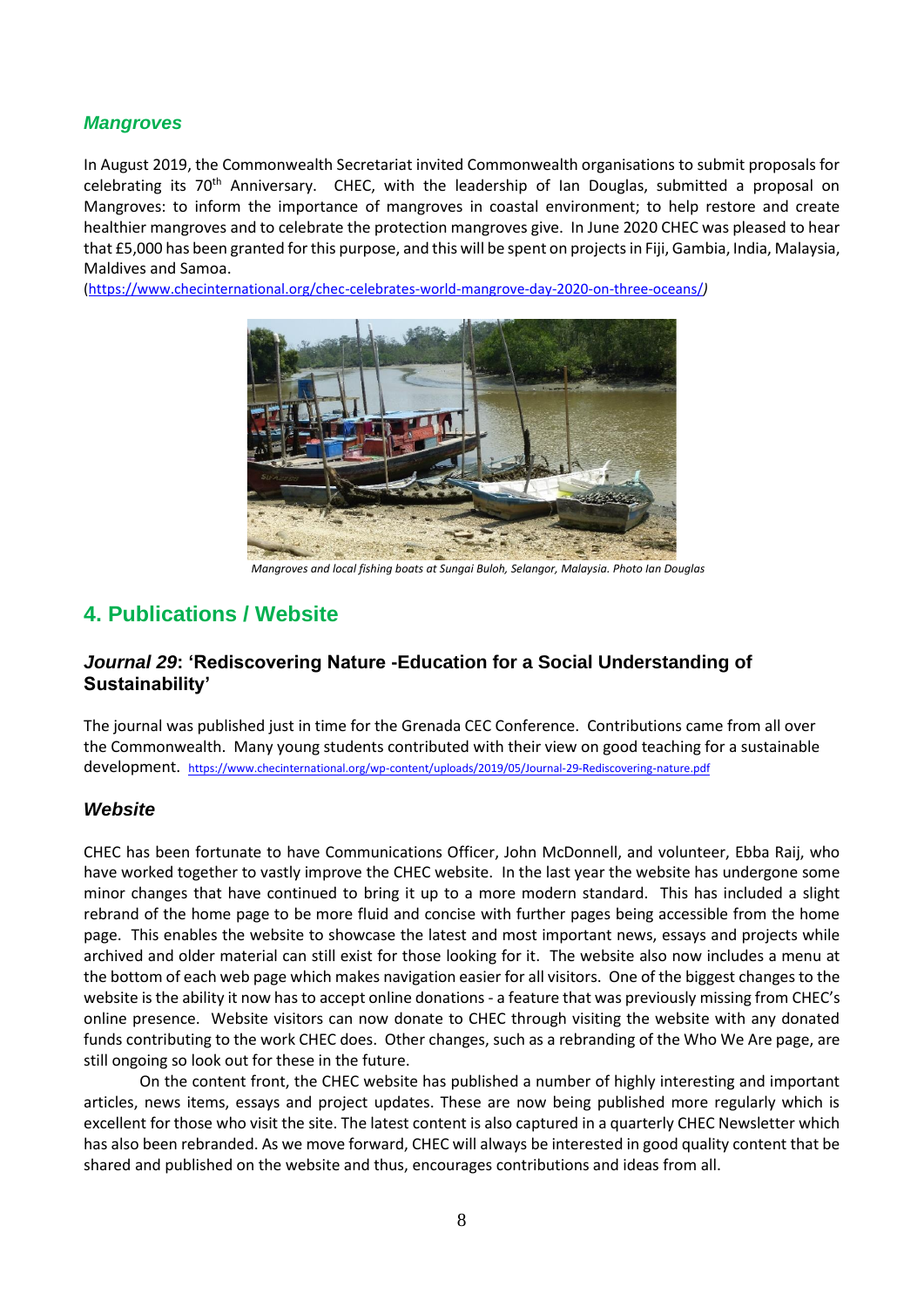Website and Social Media Facts and Figures:

- The CHEC website has had more pageviews since  $1<sup>st</sup>$  January 2019 (c.16,000 views) than it did between 2012 and 2018 (c.3000 views)
- The most visited page on the CHEC website is the article "Fast Fashion and How to Reduce Clothing Waste" (c.5000 views)
- CHEC's Twitter account now has 492 followers.
- CHEC's Twitter account now has 236 followers.

For more information see [www.checinternational.org](https://nam02.safelinks.protection.outlook.com/?url=http%3A%2F%2Fwww.checinternational.org&data=02%7C01%7C%7C53fbff3768ca4294f92f08d6ecfc79e6%7C84df9e7fe9f640afb435aaaaaaaaaaaa%7C1%7C0%7C636956966451722641&sdata=OkCT5gjKwZkRCgHSrSmPDHhCjWWBSBT%2FWsKKSmo%2FdG0%3D&reserved=0)

# **5. Meetings**

#### *Commonwealth Meetings*

The Commonwealth Accredited Organisations have formed an informal group called Independent Forum of Commonwealth Organisations (IFCO). Meetings are regularly held under the Chairmanship of CHEC member Nicholas Watts, to find common ground and ways to work on partnership around topics such as culture and urban issues. Eva Ekehorn, Mark Robinson and Jane Samuels have attended these meetings. Similar discussions also take place at Marlborough House with Commonwealth Accredited Organisations involved in dialogue with the Commonwealth Secretary-General, the Rt. Hon Patricia Scotland and other senior Secretariat officials.

CHEC was also represented at the Stanley Gray Lecture on Coral Reef Protection and Rehabilitation hosted by the Institute of Marine Engineering, Science and Technology (IMarEST) at Trinity House which also has great relevance to the Commonwealth Blue Charter adopted shortly afterwards. A meeting was set up to discuss possible partnerships with IMarEST and Jeff Ardron, leader of the Commonwealth Blue Charter, which was adopted shortly after the CHOGM 2018. This meeting was held in May and Eva Ekehorn, Ripin Kalra and Mark Robinson attended.

CHEC was represented at the CEC's Conference on Education, 21 – 23 May 2019 in Grenada by Eva Ekehorn and Mark Robinson. Eva presented a paper on human ecology education for children (now on CHEC's website: [https://www.checinternational.org/human-ecology-growing-a-backbone-in-students-education/\)](https://www.checinternational.org/human-ecology-growing-a-backbone-in-students-education/). It was a highly interesting conference. Key words had been 'education on climate change', 'Prepare students for change', 'Life Long learning', 'Education for skills equal to university education'. CHEC's Journal on 'Rediscovering Nature -Education for a Social Understanding of Sustainability' was widely distributed at the conference.

BOND Meeting 14/15 March 2019 was attended by Jane Samuels, together with some 1,000 from various organisation linked to BOND. Jane highlighted the importance of safe guarding people who do work for our charity.



*CHEC India celebrated The World Environment Day June 2019*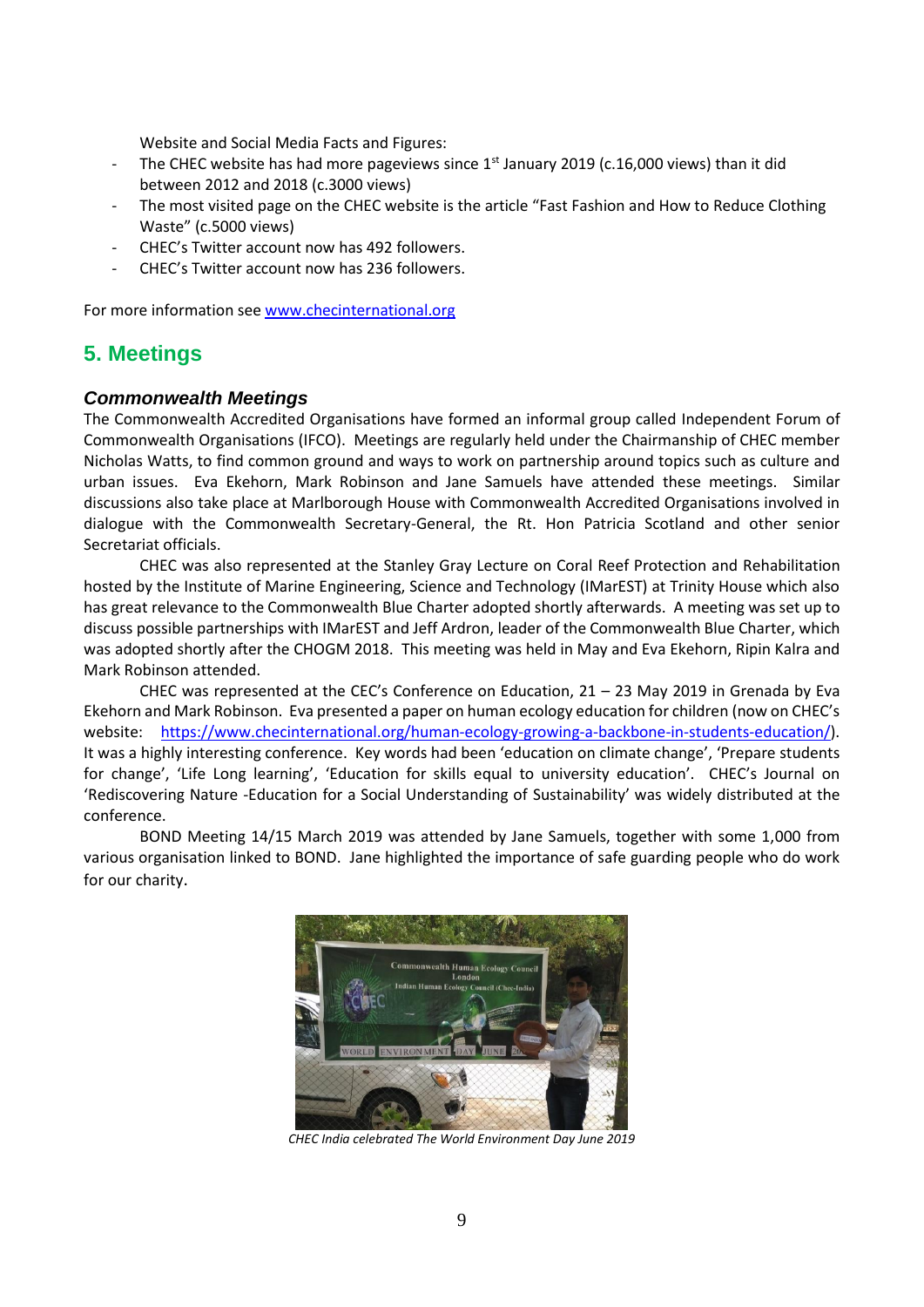### **6. CHEC's network**

#### **Australia**

Dr Donnell Davis UNA Australia PO Box 2029 Runcorn 4113 Australia donnell@envirobusiness.org

#### **The Gambia**

Mr. Badara N. Bajo PO Box 21, Banjul The Gambia Fax: +220 4486026 Tel: +220 4486301/9955063 gepadg@yahoo.com

#### **India**

President: Prof T I Khan Vice president, Dr Rashmi Pareek Mrs Gerda Unnithan, International relations University of Rajasthan Jaipur – 302004 Rajasthan, India gjunnithan@hotmail.com

#### **Kenya**

Mr. Norbert M. Sangura PO Box 1702-50200 Nairobi, Kenya Tel: +254 735 409867 chec.kenya@yahoo.com

#### **New Zealand**

Margret Evans TOTI www.toti.co.nz www.Facebook.com/TOTItrust info@toti.co.nz

#### **Nigeria**

Hon. Levi Oguike CPlot 118, Z Close, 21Road, Festac G.P.O. Box 9216, Marina Lagos. chec\_nigeria@hotmail.com

#### **Pakistan**

Dr Saadyah Chishti House 29A, Street 18, F6/2 Islamabad, Pakistan TeL.: +92 – 51 864 077/824 944

#### **CIANEA, Uganda** Patricia Kabatabazi

Community based Impact Assessment Network for Eastern Africa ( CIANEA) P.O.BOX 8277, KAMPALA- UGANDA TEL. 256 – 414-221277 cianeauganda@yahoo.co.uk Website: cianeauganda.org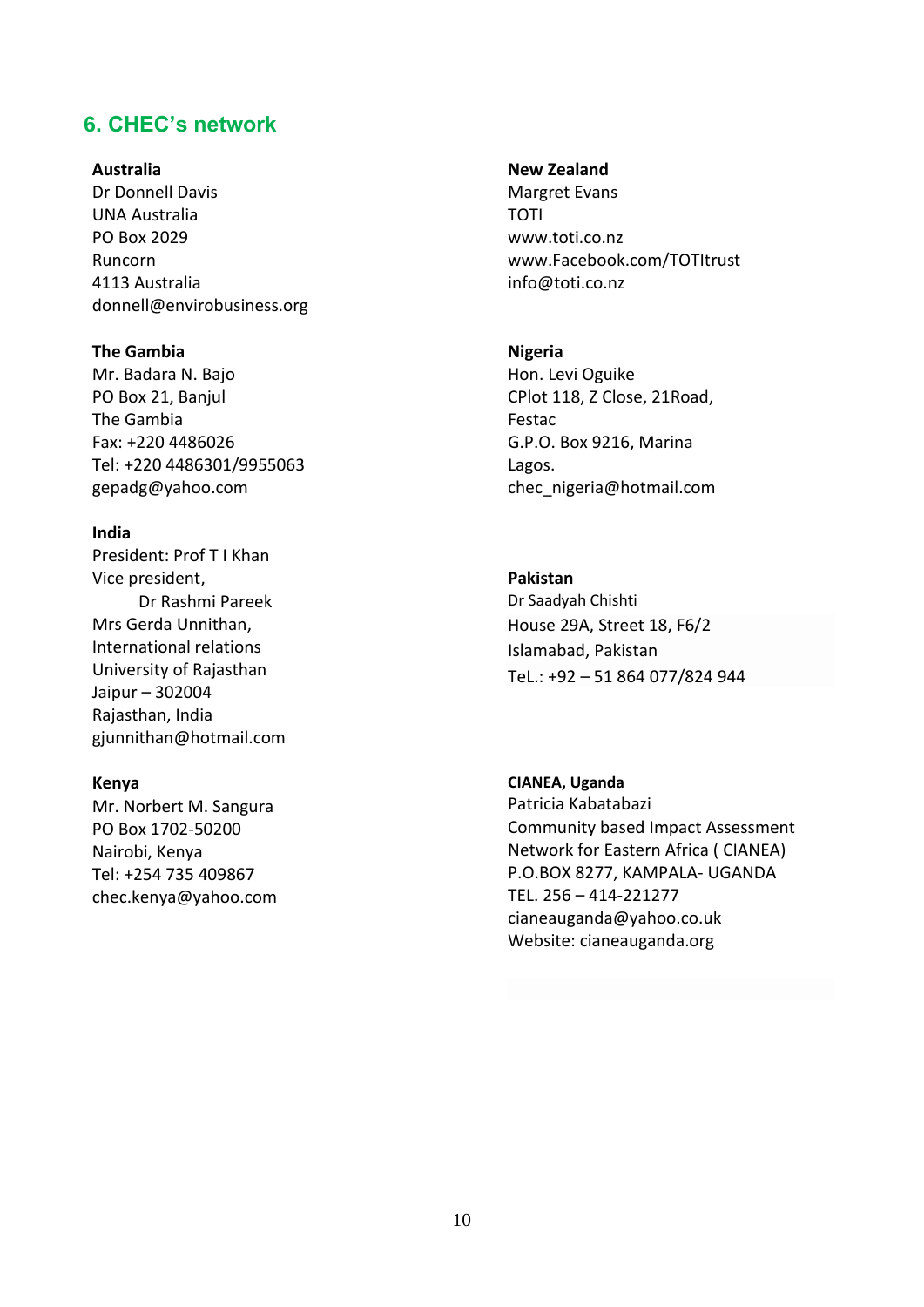# **7. CHEC's Governance**

#### **Members of the CHEC Governing Board Nov 2019**

| Honorary President:       | Hon. Levi Oguike, CHEC Nigeria  |
|---------------------------|---------------------------------|
| Patrons:                  | Mr Norman Stannard, New Zealand |
|                           | Ms Narelle Townsend, Australia  |
| Chairman:                 | Mark Robinson, CHEC UK          |
| Honorary Treasurer:       | John Bonham, CHEC UK            |
| <b>Company Secretary:</b> | Eva Ekehorn, CHEC UK            |

#### **Other Members of the Board**:

Rhonda Cox, Trinidad & Tobago HC Dr Saadyah Chishti, CHEC Pakistan Hon. Sanusi Daggash, CHEC Nigeria Dr Donnell Davis, CHEC Australia Emeritus Prof Ian Douglas, School of Environment, Education and Development, University of Manchester, UK Dr Morteza Honari, Dr Honari Education Institute, Tehran Daniel Hunt, Santander UK Patricia Kabatabazi, CIANEA, Uganda Ripin Kalra, University of Westminster, UK Dr T I Khan, Indira Gandhi's Centre for Human Ecology, Univ. of Rajasthan, Jaipur, India Michael Mutter OBE (DFID prior to retirement) Trevor Peel, National Liberal Club James Ross, Commonwealth Resound, UK Norbert Sangura, CHEC Kenya Caryll Stephen, Foundation for Water Research, UK Jane Samuels, Tools of Change, UK Kabir Shaikh CBE, former UNESCO, UK Ganesh Supramaniam, CHEC UK

#### **Staff and Consultants:**

Yahya al-Witri, Accounts and Office Manager, retired in 2020 John McDonnell, Communication officer Ebba Aastrand Raij, volunteer, left in July 2019 to take up studies in Journalism



*CHEC's office at 4, Hurlingham Studios*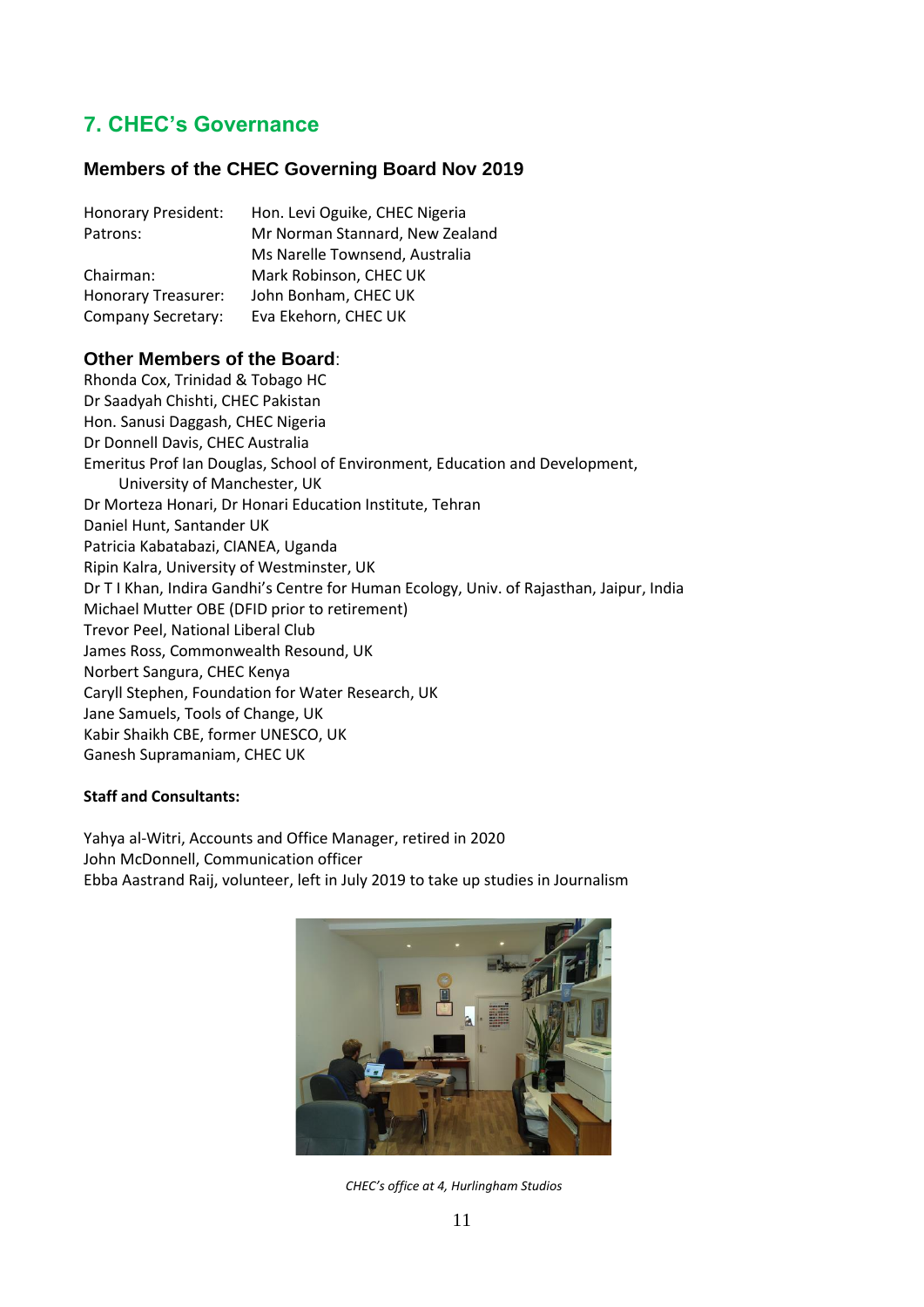### **8. Financial Statement 2019**

### COMMONWEALTH HUMAN ECOLOGY COUNCIL LTD DETAILED STATEMENT OF FINANCIAL ACTIVITIES for the Year Ended 31 December 2019 31.12.19 31.12.18 £ £ **INCOME AND ENDOWMENTS Donations and legacies** Subscriptions & Donations **1,401** 1,543 **Investment income** Investment income received **19,427** 26,280 Deposit account interest **85** 48 **19,512** 26,328 Total incoming resources **20,913** 27,871 EXPENDITURE Charitable activities Project expenditure **1,800** - **1,800** - **1,800** - **1,800** - **1,800** Project consultancy **203** - **203** - **203** - **203** - **203** - **203** - **203** - **203** - **203** - **203** - **203** - **203** - **203** - **203** - **203** - **203** - **203** - **203** - **203** - **203** - **203** - **203** - **203** - **201** - **201** - **2 2,003** - **Support costs Management** Trustees' expenses **1,480** 1,323 Rent, rates & insurance **9,638** 9,632 Light and heat **345** 242 Postage, telephone & fax **613** 590 Printing, publications & staty **1,079** 1,413 Sundry expenses **1,268** 1,067 Travel, conferences & admin **3,349** 3,728 Administration costs **830** - IT consultancy **8,174** 7,471 Fixtures and fittings **249** 291 **27,025** 25,757 **Finance** Bank charges **75** - Bank interest **39** - **114** - **Governance costs** Wages **7,566** 9,776 Accountancy and legal fees **2,190** 2,160  **9,756** 11,936 Total resources expended **38,898** 37,693 **Net expenditure (17,985**) (9,822)

This page does not form part of the statutory financial statements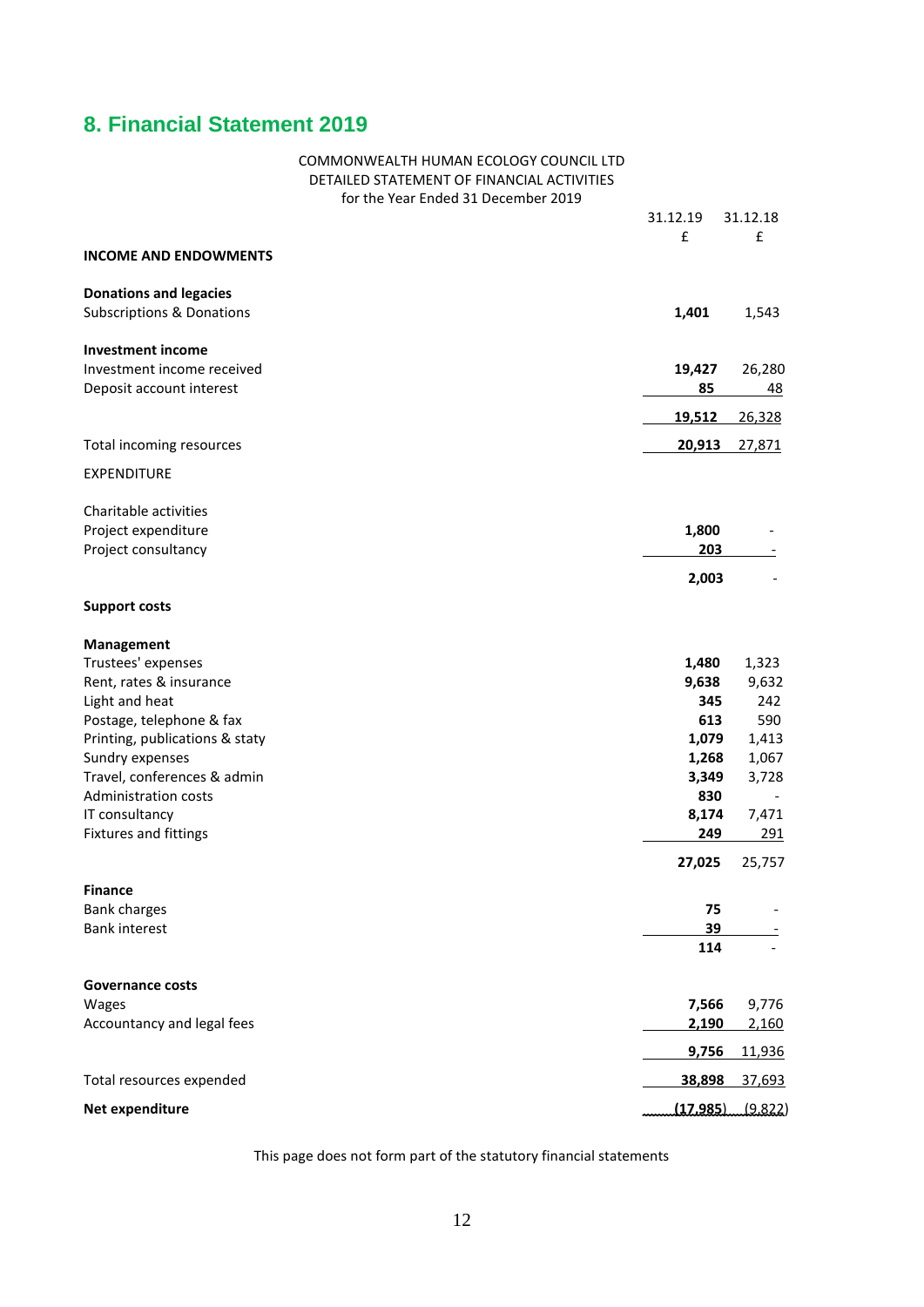# **SUPPORT CHEC**

There are several ways you can help and support CHEC and the work we do:

# **Become a member!**

Membership information and a membership form can be found at <https://www.checinternational.org/joining-chec/>

£10 for students, £30 for ordinary members and £20 for those over 65.

# **Donate!**

Any sum is most welcome! Please send a cheque to CHEC or pay by bank transfer: Sort Code: 20-69-15; A/C 73900398

**Follow us on Twitter!**

**@CwHumanEcology**



# **Join us on Facebook**

**/InternationalCHEC/**